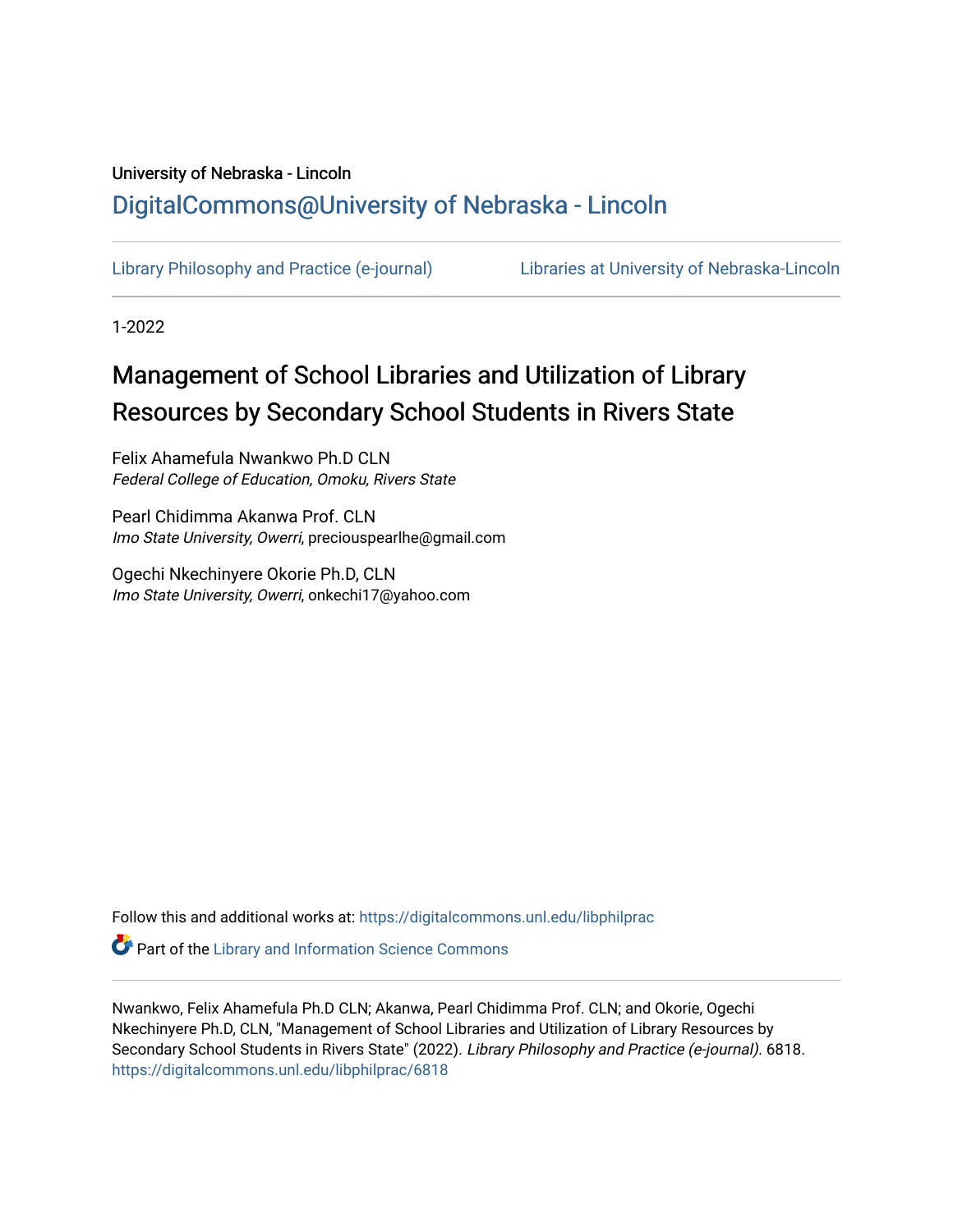# **Management of School Libraries and Utilization of Library Resources by Secondary School Students in Rivers State**

**Felix A. NWANKWO; Pearl C. AKANWA and Ogechi N. OKORIE Federal College of Education, Omoku, Rivers State<sup>1</sup> Department of Library and Information Science Imo State University, Owerri2, <sup>3</sup> [preciouspearlhe@gmail.com](mailto:preciouspearlhe@gmail.com2)<sup>2</sup> , [onkechi17@yahoo.com](mailto:onkechi17@yahoo.com3)<sup>3</sup>**

### **Abstract**

This study aimed at examining the management of school libraries and utilization of library resources by secondary school students in Rivers State. The researchers adopted survey design for the study. Two research questions and two hypotheses guided the study. The population of the study is 12210 comprising 12200 students and 10 teacher librarians from 10 selected secondary schools in Rivers State. A sample of 387 was drawn from the entire population using Taro Yamene statistics while proportionate sampling technique was used to determine the number of instruments that will be distributed in each of the schools. The instruments for data collection were two rating scales modified on four-point Likert scale of measurement. Reliability coefficients of 0.81 and 0.86 were obtained for Students' Utilization of Library Resources Scale (SULRS) and Management of School Library Scale (MSLS) respectively using Cronbach alpha technique. Mean and standard deviations were used to answer the research questions while, t-test of significance were used to test the hypotheses. Findings showed that, the management of school libraries in the schools studied is not significantly done above average rating; and the measure of students' utilization of school library resources in the schools studied is not also significantly above average rating. The researchers therefore recommended an improved application of planning strategies and engagement of qualified staff to man school libraries, so as to ensure availability of adequate information resources and enhanced use of school library.

**Keyword**: School Library, Library resources, Management, Use of information resources

### **Introduction**

The school library is an organised collection of book materials and non-book resources appropriately housed, for students and teachers use. Umar (2013), defines the school library as the part of the school where a collection of books, periodicals, magazines, records of all types, computers etc. are housed for use by teachers and students for learning, recreational activities, personal interests and interpersonal relationship. It is also referred to as school library media centre, because it has metamorphosed from the school library of only books to media centre which now stocks multi-media resources. Israel (2020) citing Ogunniyi, Lawal and Sheji, asserts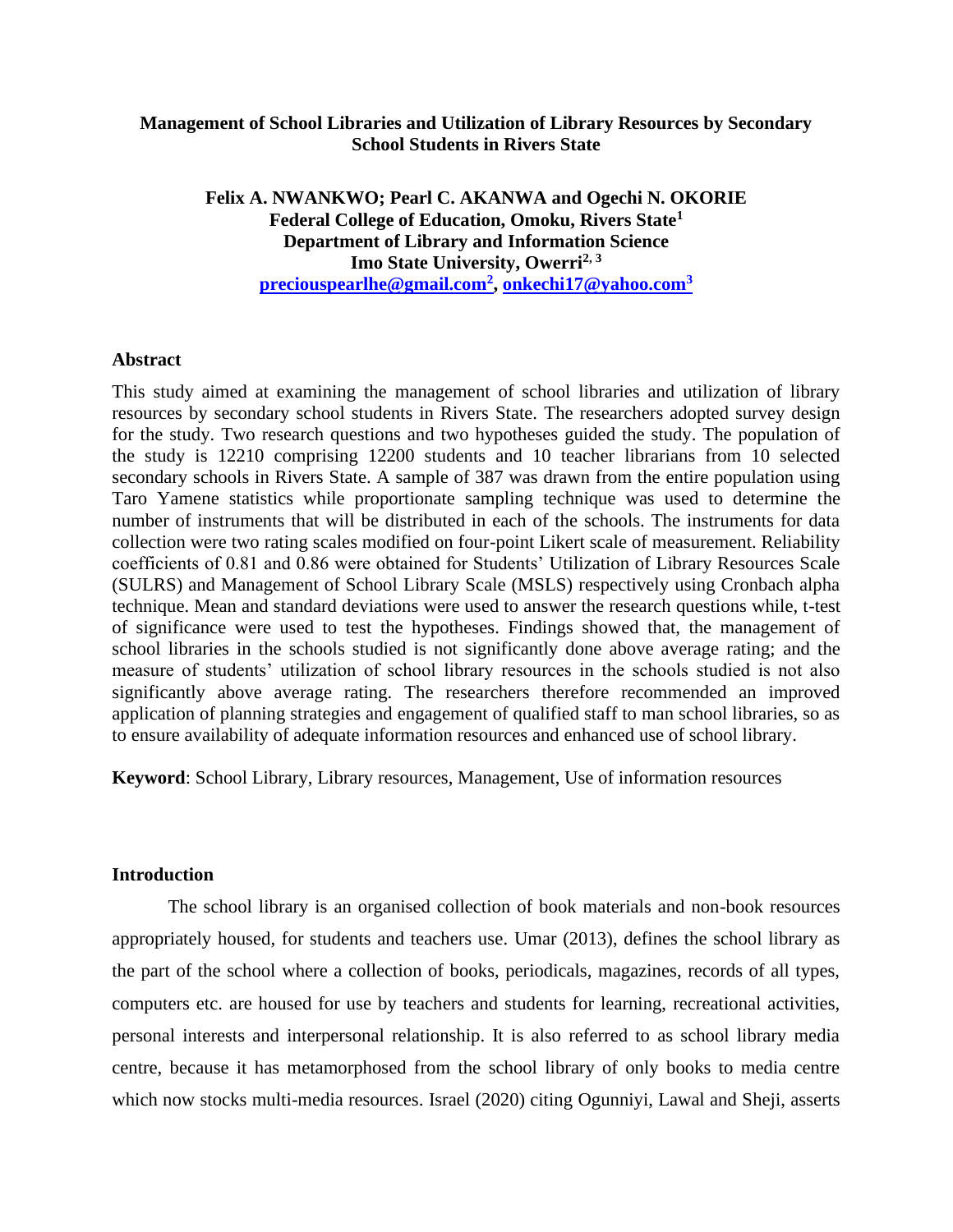that the school library is more than just collections of books as they are useful tools in the creation and execution of positive social change especially in any society in need of social reforms. These resources are meant to be utilized to achieve the educational objectives of the school.

A good school library is expected to promote the development of reading skills and talents and encourage independent and long-term reading interest and habits. It should offer learning services, books and resources that enable all members of the school community to become critical thinkers and effective users of information in all formats and media [\(Centerwall](http://informationr.net/ir/24-3/paper831.html#author) & [Nolin,](http://informationr.net/ir/24-3/paper831.html#author) 2019 citing IFLA). Akanwa and Udo-Anyanwu (2016) opine that the school library is an integral part of the school, and serves as a laboratory where activities and experiments geared towards the development of the child and the nation are carried out. It can serve as a resource centre, learning laboratory, teaching agency and center for recreational reading, viewing and listening. Easley and Yelvington, and O'Connell; Bales and Mitchell cited in [Batool](http://informationr.net/ir/22-1/colis/colis1606.html#author) and [Webber](http://informationr.net/ir/22-1/colis/colis1606.html#author) (2017) further assert that its role has transformed from developing reading habits among children to building information (searching, organizing, using) and critical skills (thinking, evaluating). The modern school child is taught to explore the world of knowledge through the use of the school library. Libraries are therefore fundamental to students study. The high cost of textbooks has made it impossible for many students to afford them, they therefore rely on the school library and its resources.

School library resources are in information materials used in rendering services in the school library. They include the print and non print resources, physical facilities and equipment as well as the human resources. While the print resources are the fiction and non-fiction books and reference materials, the audio visuals constitute the non print resources of the school library. Printers and computer sets, atlases, maps, printers, reference materials, globe, documentaries, interactive boards, television, social media tools, educative films, 2/2 slide, video player, realia, audio player, and CD-ROM although rarely used are also made available in some school libraries. Others are library equipment alongside the physical facilities like reading chairs, tables, catalogue cabinets, shelves etc. The teacher librarian, library assistants, library prefects and sometimes cleaners are the human resources of the library. According to International Association of School Library as cited in Batool and Webber (2017) school library resources comprise both print and non-print, including electronic media, and access to data which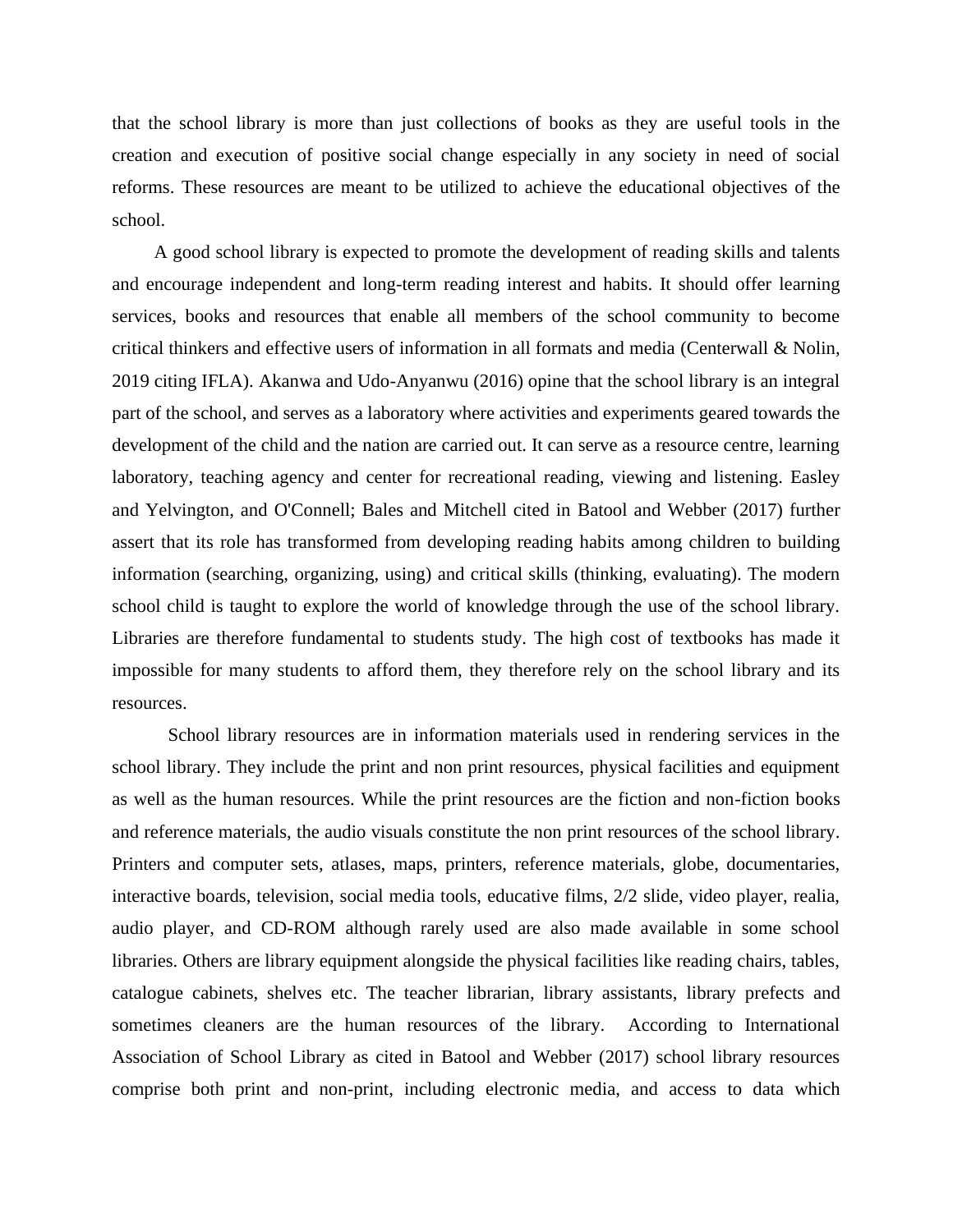promotes an awareness of the child's own cultural heritage, and provides the basis for an understanding of the diversity of other cultures. The resources in the school library must be largely relevant to the school's curriculum including anticipated and special needs of the school. They also need to be effectively managed to sustain their relevance and also encourage their optimal usage.

The utilization of library resources by both teachers and students is of great concern in providing library services however, results of earlier studies show different levels of utilization of the resources. While in some schools minimal use of school library resources was the order of the day, in some others, non use and even lack of awareness of the resources were reported. Specifically, Anyanwu's (2011) study on how long the students make use of school libraries, revealed that students use the library few hours per day and show non-familiarity with the use of the catalogue and other facilities of the library. On the contrary, Chukwuji, Nwankwo, Gadanga, Sule and Yusuf's (2017) study revealed that text books were found to be mostly used on daily basis; Akawu, Ndakotsu, Abubakar and Barde (2017) ascertained the use of library resources which include dictionaries, handbooks, manuals and textbooks in preparation for examination in public secondary school libraries in Minna, Niger State while Saleh and Lasisi (2011) and Ogbuiyi and Okpe (2013) also found out that library resources were being utilized by the students in the schools they studied. Most public and private primary and secondary schools have libraries designed to support the school's curriculum. They supplement both teaching and learning materials that students and teachers need for their academic work while the school librarians are to manage the library and equip the students with the required skills that they need to effectively and efficiently utilize the library collection (Aboyade & Aboyade, 2017).

Today, the need for prudent management has increased as modern business organizations and enterprises become more complex. Management is responsible for organizing, directing, staffing and planning the progress of work, setting standard of attainment, and measuring different courses of action. It is essential in enabling an organisation to craft plans to achieve desired goals and organize physical, human and financial resources needed to carry out the planned activities (Daft, 2016). According to Gunda (2018: 1) "management is a creative as well as a systematic flow of knowledge that can be used to attain organisational goals by making use of various resources, both tangible and intangible, in an effective way". Kaehler and Grundei (2019) see it is a steering influence on market, production and/or resource operations in an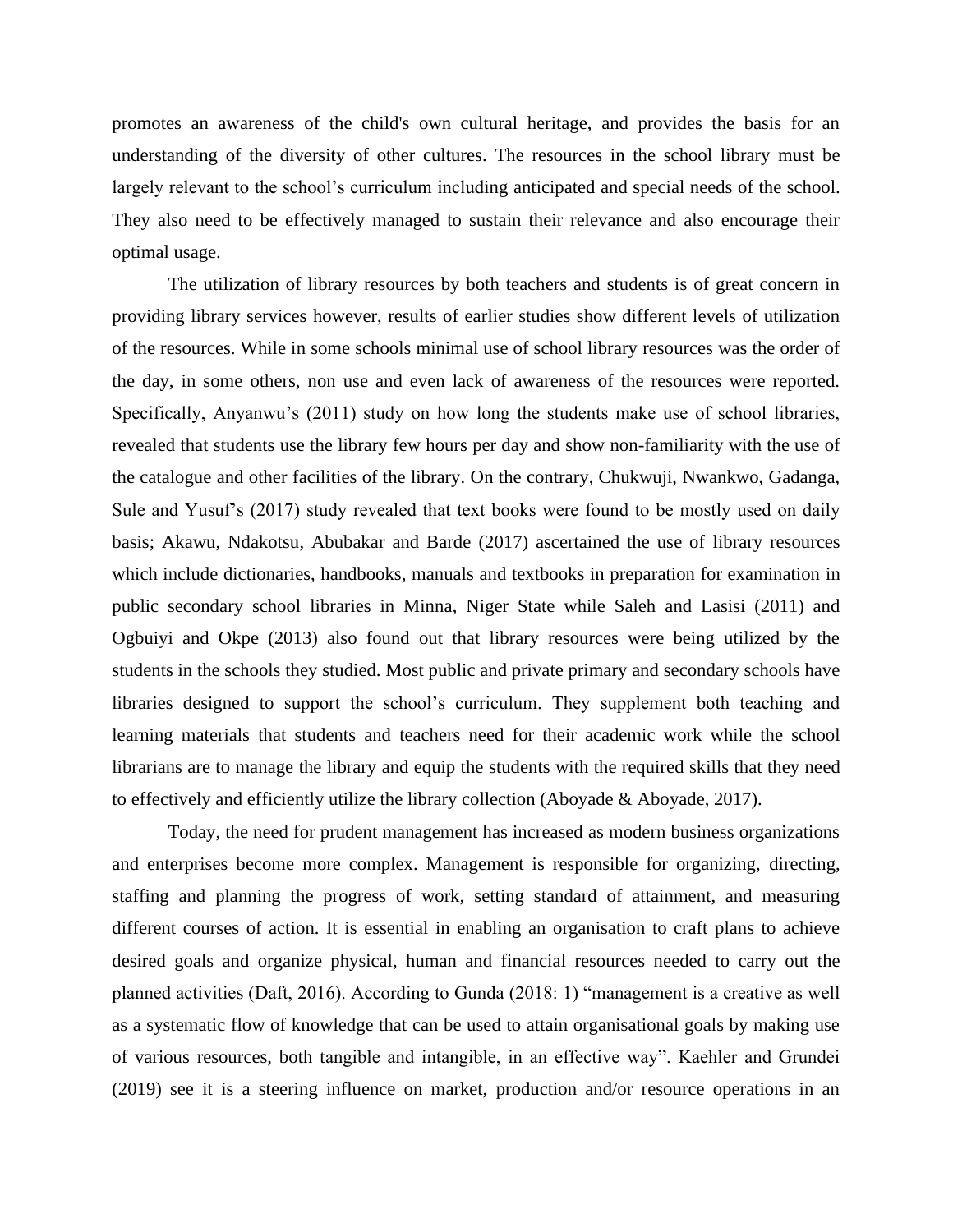organization and its units that may address both people and non-people issues and is exerted by multiple organizational actors through either anticipatory norm-setting or situational intervention with the aim of achieving the unit's objectives. It is also the process of utilizing material and human resources to accomplish designated objectives which involves the organization, direction, coordination and evaluation of people to achieve organizational goals (Afolayan, 2021 citing Sethi & Slaria). Therefore, a school library also needs management to achieve its goal of helping improve the quality of students' and teachers' knowledge, skills, values, and attitudes in improving their self-quality (Rakhmayanti & Karwanto, 2019). This will go a long way to encouraging the use of its resources and invariably enhance the academic performance of the students.

Empirically, findings show varying levels and degrees of school library management and utilization of its resources. Among such results include Akanwa and Mbagwu's (2009) study on constraints to effective management of selected secondary school libraries in Owerri Municipal Council where a gross under utilization of libraries by staff and students due to poor management of library resources was found. Also, Emenyonu (2015) ascertained that: inadequate provision of information resources, insufficient personnel, inadequate provision of accommodation, lack of proper organization of information resources, and inadequate funding were the challenges facing management and utilization of information resources in secondary school libraries.

Effective management of school libraries in this research work is used to refer to all necessary strategies, measures and steps invested into making sure that resources of school libraries are adequately utilized. Rakhmayanti and Karwanto (2019) citing Hartono, states that it is what and how things can be done, both through theory and practice, so that libraries, documentation, and information can be managed efficiently and effectively. When library resources, such as staff, information materials, funds, accommodation, furniture and equipment are adequately provided in a school library, it becomes a credit to the school management and the teacher librarian as well as a force that can change the attitude of the child towards the use of library resources. Efficient and effective libraries are sine-qua-non to improvement in education thus, the school library should be the centre of the learning process and the hub of the curriculum. Interest in school library services in our contemporary society is basically propelled by the role the library plays in the educational development and academic achievement of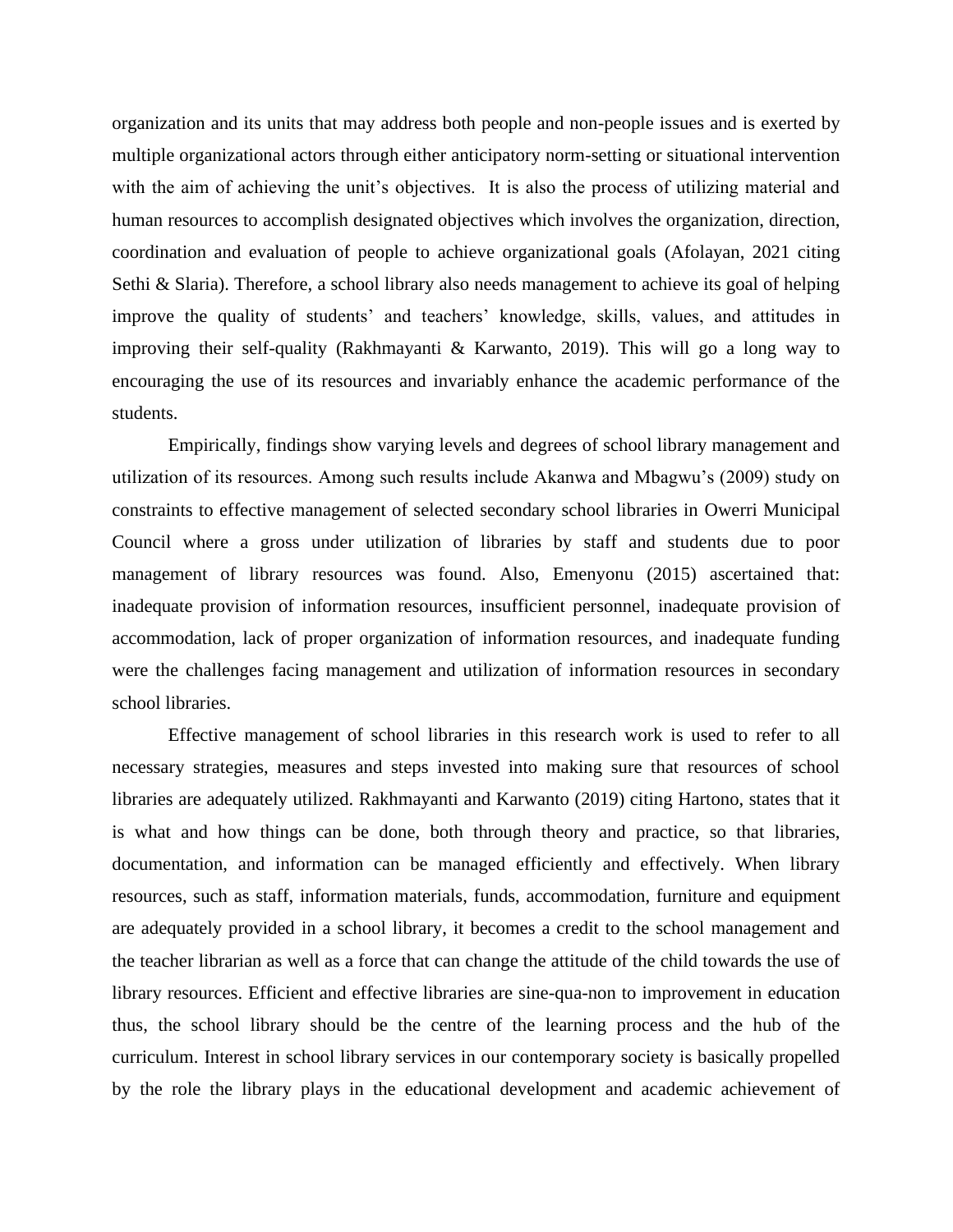students. Based on the foregoing, the realities of today's modern society calls for librarians who possess administrative skills not just in discharging their duties for efficient service-delivery as professionals, but also who are resourceful managers in the modern library organization.

This clarion call notwithstanding, students' poor performance/achievements in most subjects in SSCEs including English language, Literature in English and other subjects that do not involve practical's in the strict sense of it has become a recurring phenomenon. In the universities, students find it hard to write or express themselves in "good" English. These situations are very much appalling. A number of factors including English language teachers may be blamable. But if we recall or go down memory lane, we note that many Nigerians obtained ordinary and/or advanced level certificates based on correspondence courses/programmes which mainly involved individuals reading print materials. It means the teacher factor should not be very much blamed. Could the blame be on students not agreeing to read especially where reading materials are provided in the libraries? If it is that they do not want to read or make use of the libraries, could it be because the library resources are not well managed? These situations are indeed problems that need to be addressed. It is against this background that the researchers deem it necessary to carry out an investigation on management of school libraries and utilization of library resources by secondary school students in Rivers State.

### **Purpose of the Study**

The main purpose of this study was to examine the management of school libraries, and utilization of library resources by secondary school students in Rivers State. Specifically, the researchers aimed at ascertaining the:

- 1. measure of management of school libraries;
- 2. measure of students' utilization of the school library resources;

# **Research Questions**

The following are posed to guide the study:

- 1. What is the mean score measures of management variables in the school libraries studied?
- 2. What is the mean score measure of students' utilization of the library resources in the school libraries studied?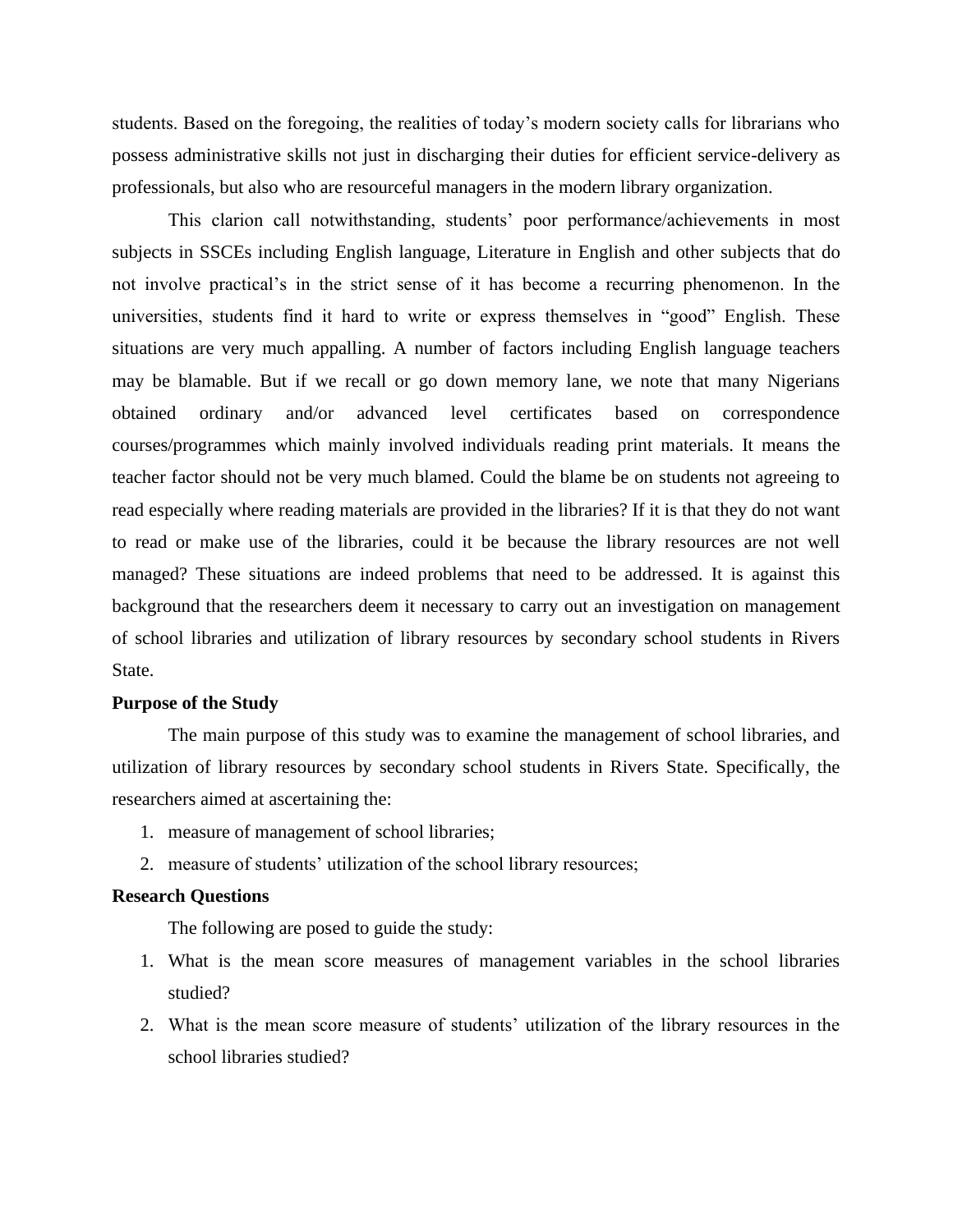# **Hypotheses**

The following hypotheses stated in the null form were formulated and tested at 0.05 level of significance.

- Ho1: The mean score measures of each of management variables in the school libraries studied is not significantly greater than the criterion mean of 15;
- Ho2: The mean score measure of students' utilization of the library resources in the school libraries studied is not significantly greater than the criterion mean of 62.5.

# **Methods**

The researchers adopted a descriptive survey and simple linear and multiple correlational research designs. The population of the study is 12210 comprising 12200 students and 10 teacher librarians from 10 selected secondary schools in Rivers State. A sample of 387 was drawn from the entire population using Taro Yamene statistics while proportionate sampling technique was used to determine the number of instruments that will be distributed in each of the schools. Two rating scales each of 4-point response options for students and relevant staff were used to collect data. The instrument for the first research question was answered by the teacher librarians, while the second instrument was addressed by both the teacher librarians and the students. Data were analysed using descriptive and inferential statistics to obtain means and coefficient of correlation for answering research questions. The t-test and ANOVA statistics for were applied in testing hypothesis.

### **Results**

**Research Question One**: What is the measure of management of school libraries in the schools studied?

**Table 1**

**Descriptive analysis on the measure of management of school libraries in the schools studied**

| Variables          | N  | `X  | $\overline{\text{X}}$ | S     | <b>Remarks</b> |
|--------------------|----|-----|-----------------------|-------|----------------|
| <b>Planning</b>    | 10 | 165 | 16.50                 | .972  | Agree          |
| <b>Organizing</b>  | 10 | 141 | 14.10                 | 2.079 | Disagree       |
| <b>Staffing</b>    | 10 | 125 | 12.50                 | 1.509 | Disagree       |
| <b>Supervising</b> | 10 | 90  | 9.00                  | .943  | Disagree       |
| <b>Controlling</b> | 10 | 87  | 8.70                  | 1.059 | Disagree       |

**Key:** Sample Size (n), Summation  $(\sum X)$ , Mean  $(\overline{X})$ , Standard Deviation (S), and Remarks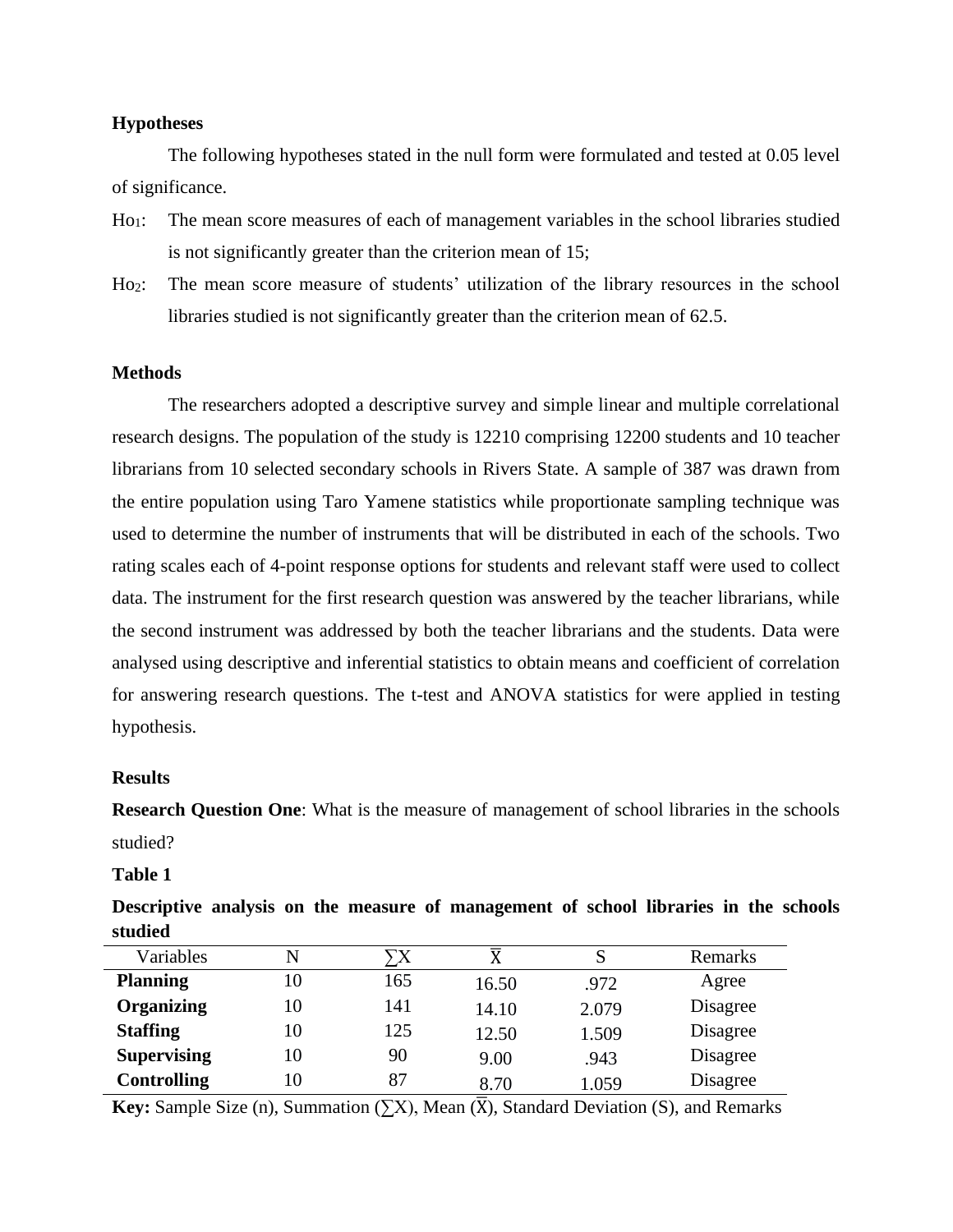Table 1 shows mean scores on the measure of management variables in the school libraries studied. With regard to the cluster criterion mean, the result indicated that the majority agreed to planning while others, organizing, staffing, supervising and controlling were considered to be disagree since the mean scores were below the criterion mean of 15. The values of standard deviations compared to the various values of the means are small, which indicates that rating scores are homogeneous through skewed. The result here is that management of school libraries in the schools studied is below average.

**Hypothesis 1:** The mean score measures of each of the management of school libraries in the schools studied is not significantly greater than the criterion mean of 15.

# **Table 2**

**Inferential statistics on the management of school libraries in the school studied**

|    |                       |    |       | ີ    |    |                  |            |              |
|----|-----------------------|----|-------|------|----|------------------|------------|--------------|
| N  | $\overline{\text{X}}$ | μ  | S     | S.E  | Df | t <sub>cal</sub> | $t_{tab.}$ | Decision     |
| 10 | 16.50                 | 15 | .972  | .307 | 9  | 4.881            | 1.645      | Reject $Ho1$ |
| 10 | 14.10                 | 15 | 2.079 | .657 | 9  | $-1.369$         | 1.645      | Accept $Ho1$ |
| 10 | 12.50                 | 15 | 1.509 | .477 | 9  | $-5.238$         | 1.645      | Accept $Ho1$ |
| 10 | 9.00                  | 15 | .943  | .298 | 9  | $-20.125$        | 1.645      | Accept $Ho1$ |
| 10 | 8.70                  | 15 | 1.059 | .335 | 9  | $-18.806$        | 1.645      | Accept $Ho1$ |
|    |                       |    |       |      |    |                  |            |              |

**Key:** Sample Size (n), Mean  $(\overline{X})$ , Standard Deviation (S), Standard Error (SE), degree of freedom (df), one sample t-test statistics and Decision

In Table 2, the test of hypothesis indicated that the t-calculated values are less than the ttabulated value of 1.645 except for that of planning which was greater than the tabulated value. Hence, accepting the null hypothesis, entailing that the mean score measures of each of the management of school libraries in the school studied is not significantly greater than the criterion mean of 15. This indicates that the management of school libraries in the schools studied is not significantly done above average rating.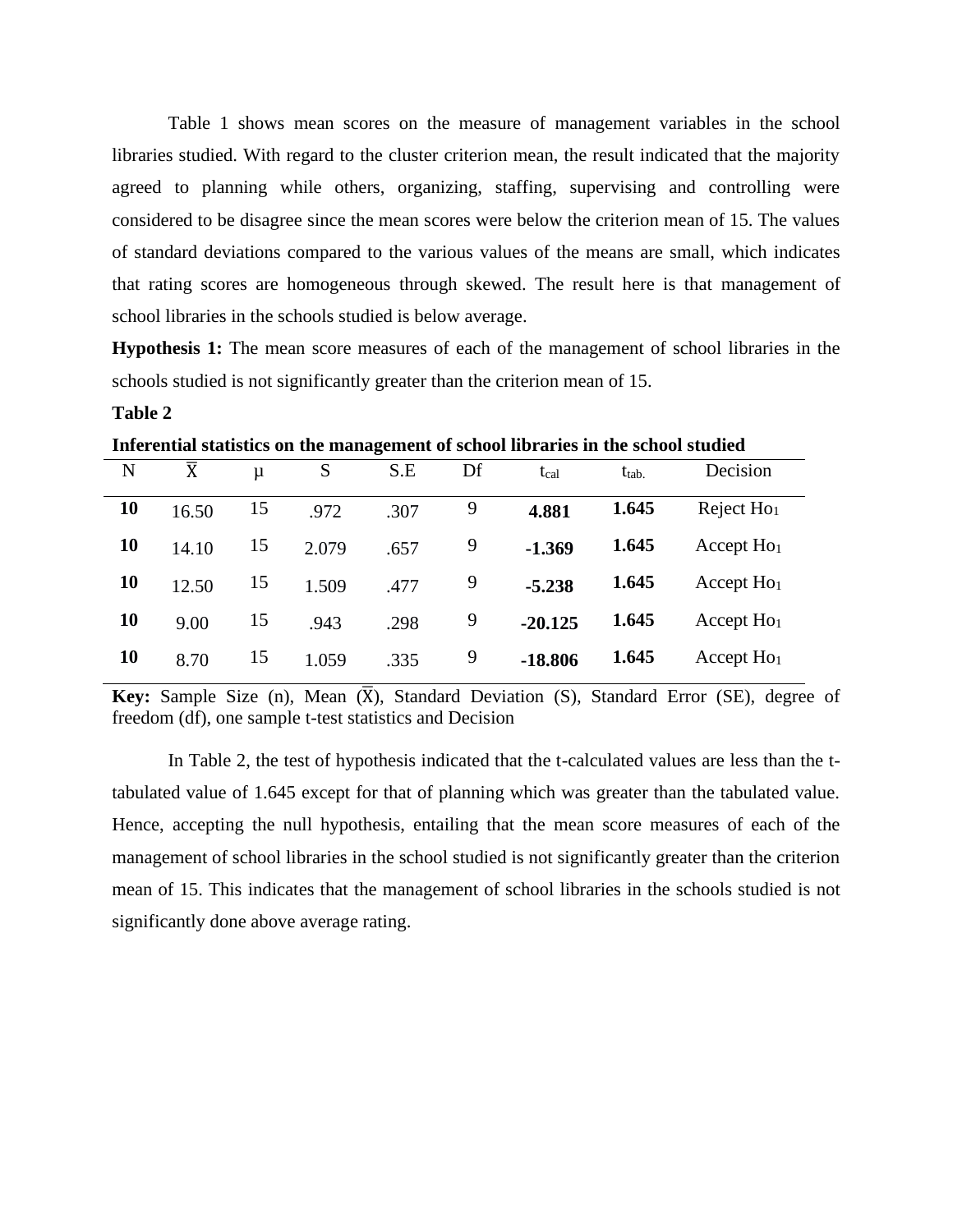**Research Question Two:** What is the measure of students' utilization of the library resources in the school libraries studied?

# **Table 3**

**Descriptive analysis on the measure of students' utilization of the library resources in the school libraries studied.**

| Variable           | ╲   | ᠭ᠊ᢦ   |       |       | Remarks  |
|--------------------|-----|-------|-------|-------|----------|
| <b>Utilization</b> | 387 | 21158 | 54.67 | 6.715 | Disagree |

**Key:** Sample Size (n), Summation  $(\sum X)$ , Mean  $(\overline{X})$ , Standard Deviation (S), and Remarks

Table 3 shows mean scores on the measure of students' utilization of the library resources in the school libraries studied. With regard to the cluster criterion mean, the result indicated that the cluster was considered to be disagreed since the mean score of 54.67 is below the criterion mean of 62.5. The values of standard deviations compared to the various values of the means are small, which indicates that the rating score is homogeneous through skewed. The result here is that measure of students' utilization of the library resources in the school libraries studied is below average.

**Hypothesis 2:** The mean score measure of students' utilization of the library resources in the school libraries studied is not significantly greater than the criterion mean of 62.5.

# **Table 4**

**Inferential statistics on the measure of students' utilization of the library resources in the school libraries studied**

| $\mathbf N$ | $\overline{\overline{x}}$ | u | S.E | $\mathbf{D}$ f | t <sub>cal</sub> | t <sub>tab</sub> | Decision                                                               |
|-------------|---------------------------|---|-----|----------------|------------------|------------------|------------------------------------------------------------------------|
| 387         |                           |   |     |                |                  |                  | 54.67 62.5 6.715 0.341 386 <b>-22.933 1.645</b> Accept Ho <sub>2</sub> |

**Key:** Sample Size (n), Mean  $(\overline{X})$ , Standard Deviation (S), Standard Error (SE), degree of freedom (df), one sample t-test statistics and Decision

In Table 4, the test of hypothesis indicated that the t-calculated value of -22.933 is less than the t-tabulated value of 1.645. Hence, accepting the null hypothesis, entailing that the mean score measures of each of measure of students' utilization of the library resources in the school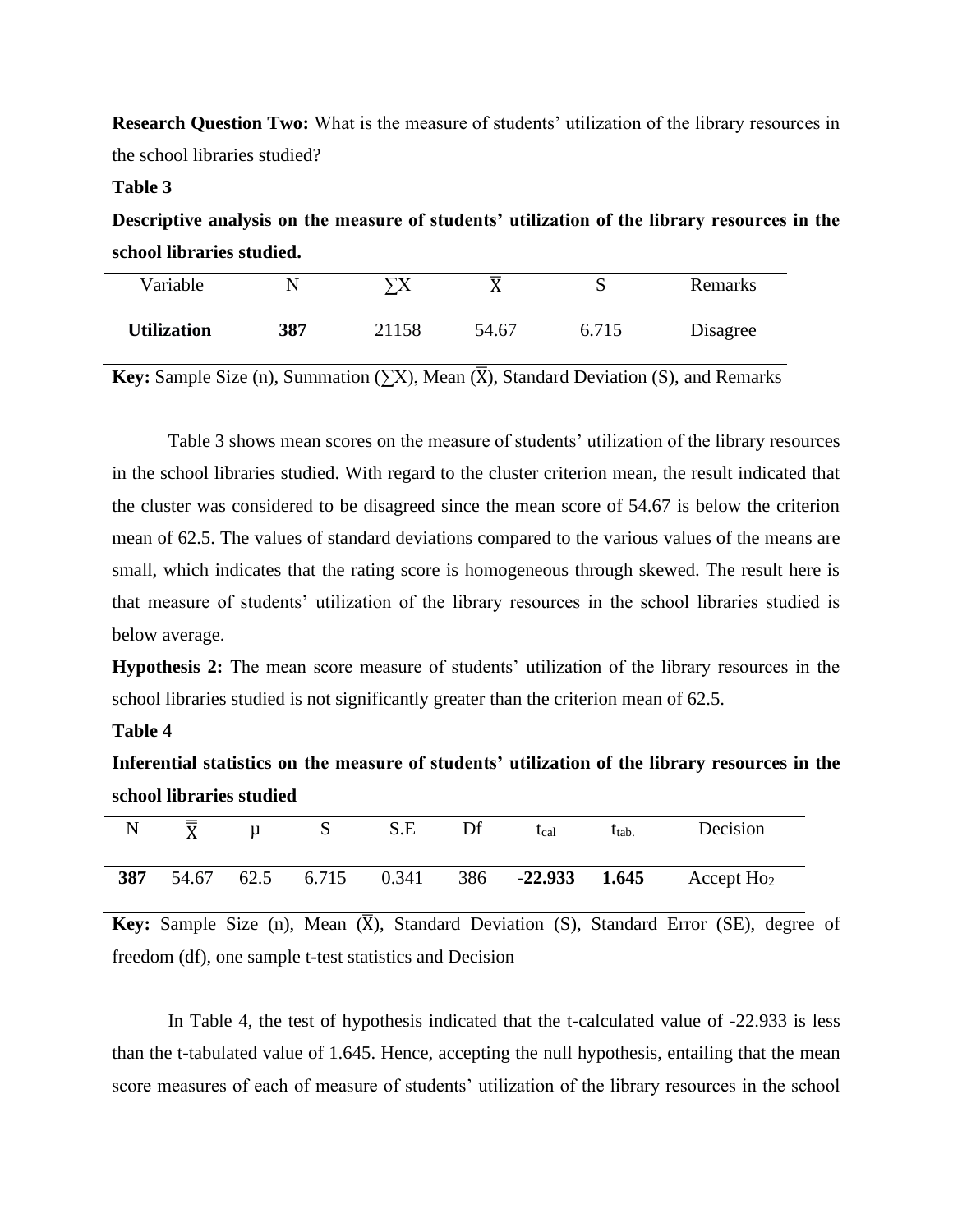libraries studied is not significantly greater than the criterion mean of 62.5. This indicates that the measure of students' utilization of the library resources in the school libraries studied is not significantly above average rating.

#### **Discussion of Findings**

### **Management of school Libraries in the School Studied**

The study revealed that the management of school libraries in the schools studied is not significantly done above average rating. This finding indicates that management of libraries is not done up to average and thus may affect the utilization of its resources. This finding is in agreement with Akanwa and Mbagwu (2016) finding which showed that there is gross under utilization of these libraries by staff and students due to poor management of library resources. It is also in tandem with the result of Emenyonu (2015) study where inadequate provision of information resources; insufficient personnel; inadequate provision of accommodation; lack of proper organization of information resources and inadequate funding were found to be the challenges facing management and utilization of information resources in secondary school libraries.

#### **Utilization of Library Resources in Secondary School Libraries by Students**

The responses for the items indicate that the students disagree that they utilize the stated library resources in the school libraries. This finding shows that the measure of students' utilization of the school library resources in the school libraries studied is not significantly above average rating. This poor result is in consonance with Anyanwu's (2011) report that students show non-familiarity with the use of the catalogue and other areas of the library. It is however not in line with the findings of Saleh and Lasisi (2011) and Ogbuiyi and Okpe (2013) who found out that library resources are being utilized by the students in the schools they studied. It also contradicts Chukwuji, Nwankwo, Gadanga, Sule and Yusuf's (2017) study which revealed that text books were found to be mostly used on daily basis as well as Barde's (2017) finding which stated that library resources which include dictionaries, textbooks, manuals and textbooks were used by students in preparation for examination.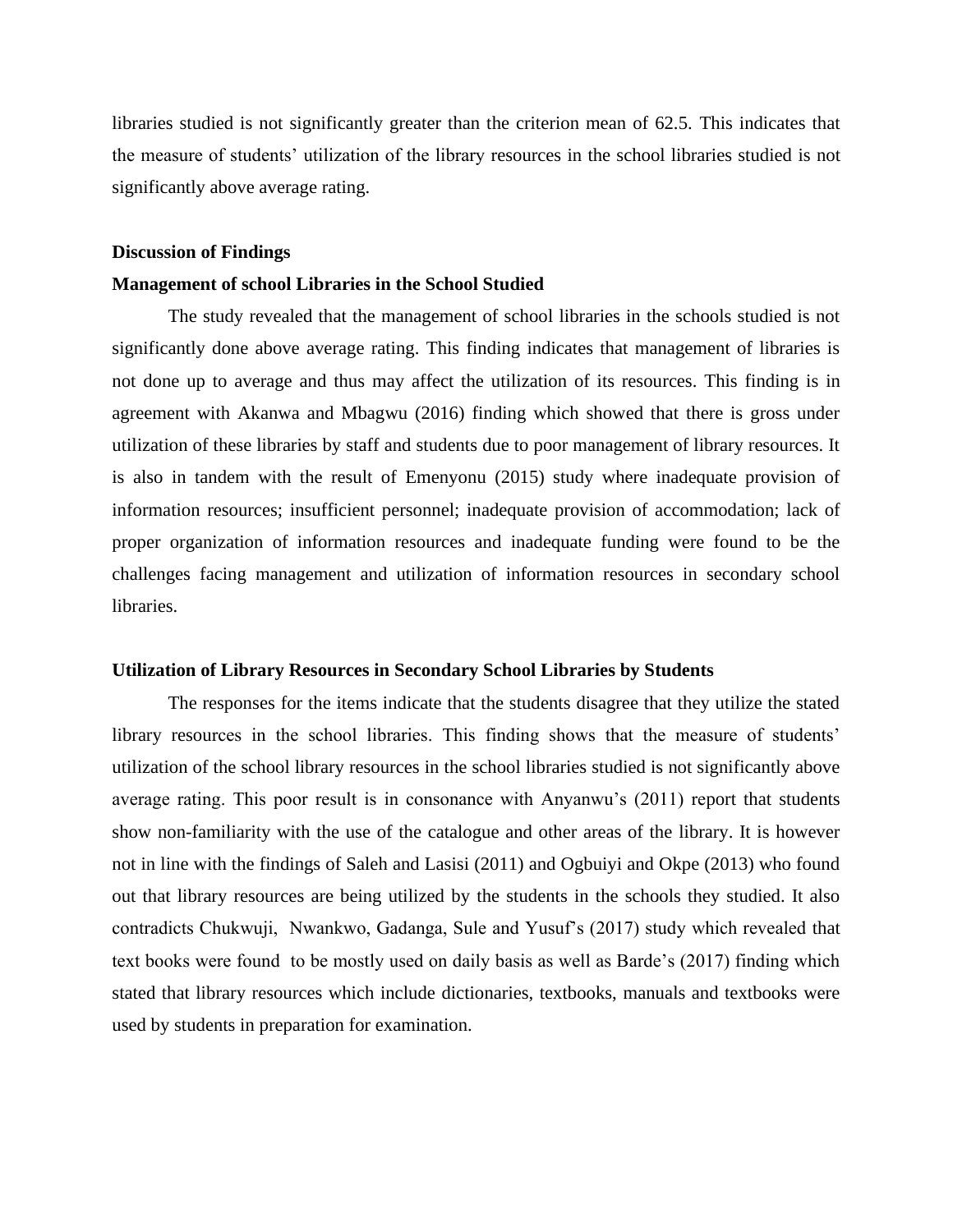## **Conclusion**

Management, users and the nature of majority of the information resources over time are gradually eroding the image of the library physical plant, a basis for the question posed by many on the relevance of the school library when they are not functional. Although it may not be possible to predict or change the elements and forces of management, there is need to observe their influences on the user's so as to plan on strategies to encourage the use of information resources. The result of the study shows that that the management of school libraries in the schools studied is not significantly done above average rating and the measure of students' utilization of the library resources in the school libraries studied is not significantly above average rating.

#### **Recommendations**

Based on the findings of the study the researchers' made some recommendations that:

- 1. Since the planning, organizing and controlling of libraries correlates significantly with students' use of library resources, the school authority in collaboration with the school management board should ensure adequate management of the school libraries to encourage proper utilization of the resources by the students,
- 2. Governments at all levels should ensure proper staffing of the secondary school libraries so as to improve students' utilization of the library resources; the school administrators (principals and inspectors) should ensure adequate supervision of the libraries and the librarians to that the library can adequately provide for improved students' use of the library resources.

#### **References**

- Aboyade, W. A. & Aboyade, M. A. (2017). *Fundamentals of library education.* Osogbo: Joymab Educational Publications.
- Afolayan, O. T. (2021). Management theories and contemporary issues in managing libraries in Nigeria. *Library Philosophy and Practice (e-journal). 5553*. [https://digitalcommons.unl.edu/libphilprac/5553.](https://digitalcommons.unl.edu/libphilprac/5553) Accessed on 02/01/2022.
- Akanwa, P. C. & Mbagwu, I. F. (2016). School library services and students' satisfaction in the school library of Federal Girls' Government College, Owerri. *International Journal of Information and Communication Technology (ICT), 13*(1), 215 – 225.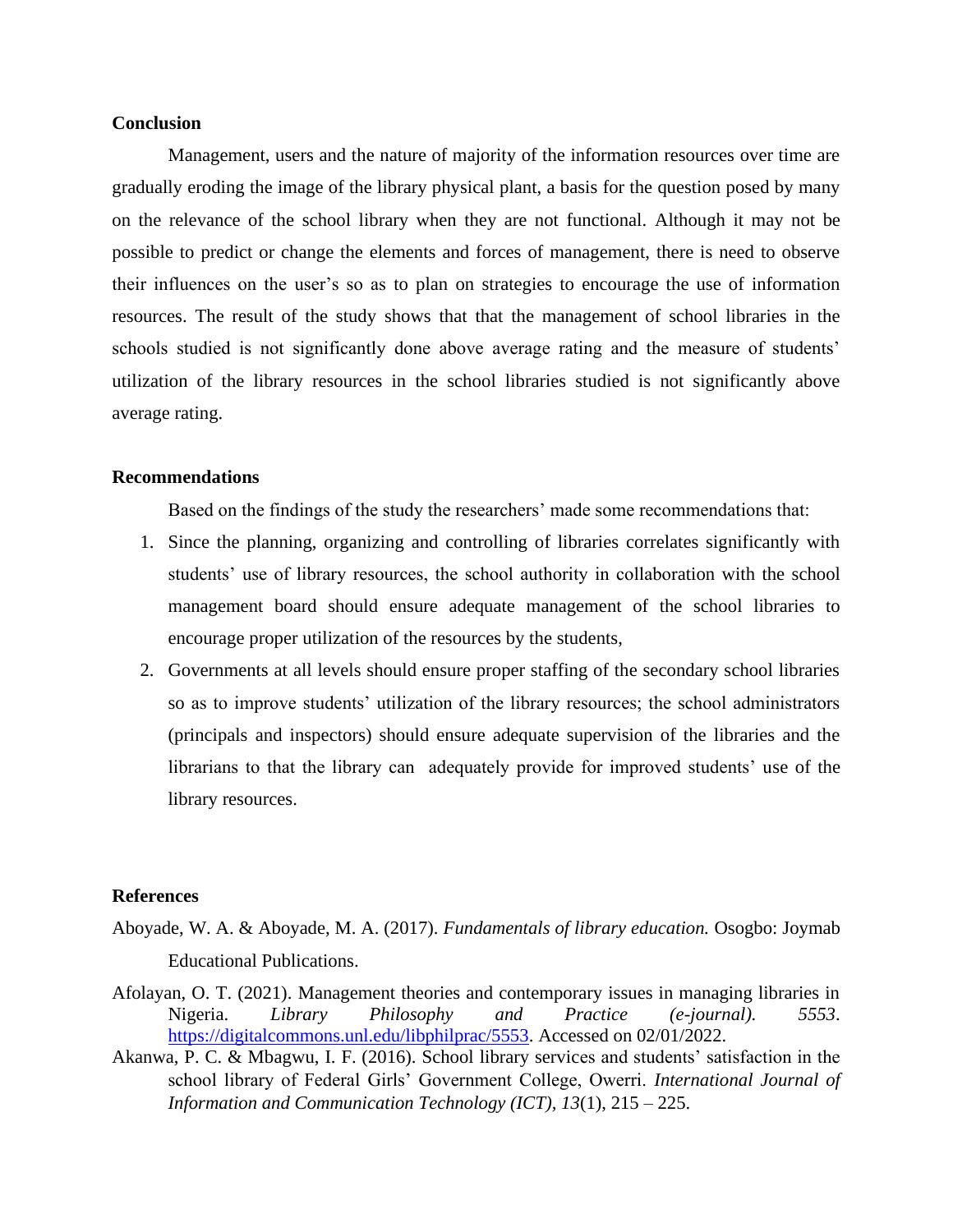- Akanwa, P. C. & Udo-Anyanwu, A. J. (2016). *Information resources in libraries.* Owerri: Supreme Publishers.
- Akawu, L., Ndakotsu, E. N. Abubakar, G. & Barde, M. (2017). Availability and use of public secondary school libraries in Minna, Niger State. Nigeria. *Samaru Journal of Information Studies, 17*(1), 40-54.
- Anyanwu, E. C. (2011). *Assessment of School Services in Ahiazu Mbaise Local Government Area of Imo State.* (Unpublished BLS Project, Imo State University, Owerri).
- [Batool,](http://informationr.net/ir/22-1/colis/colis1606.html#author) S. H. & [Webber,](http://informationr.net/ir/22-1/colis/colis1606.html#author) S. (2017). Conceptions of school libraries and the role of school librarians: findings from case studies of primary schools in Lahore. *Information Research, 22*(1). CoLIS paper 1606. Retrieved from [http://InformationR.net/ir/22-](http://informationr.net/ir/22-1/colis/colis1606.html) [1/colis/colis1606.html](http://informationr.net/ir/22-1/colis/colis1606.html) (Archived by WebCite® at http://www.webcitation.org/6oUCFhA5a)
- [Centerwall,](http://informationr.net/ir/24-3/paper831.html#author) U. & [Nolin,](http://informationr.net/ir/24-3/paper831.html#author) J. (2019). Using an infrastructure perspective to conceptualize the visibility of school libraries in Sweden. *Information Research, 24*(3).
- Chukwuji, C. N., Nwankwo, T. V., Gadanga, A. T., Sule, S. &Yusuf, Z. (2017). Availability and use of school library resources in post primary schools in Gusau Local Government Area of Zamfara State. *Journal of Applied Information Science and Technology, 10*(2), 154- 162.
- Daft, R. L. (2016). *Management* (12<sup>th</sup> ed.). Australia: South Western Cengage Learning.
- Emenyonu, E. P. (2015). *Challenges of management and utilization of information resources of public secondary school libraries in Owerri Municipal Council, Imo State.* (Unpublished MLS Thesis, Imo State University, Owerri)
- Gunda, E. (2018). *Perceptions, challenges and coping strategies of social work managers regarding their management functions.* (Master of Social Work Thesis, University of South Africa).
- Isreal, O. A. (2020). Library Resources Use and Effectiveness by Secondary School Students at Oyemekun Grammar School, Akure, Ondo State. *International Journal of Applied Technologies in Library and Information Management (JATLIM), 6*(2), 40 – 47.